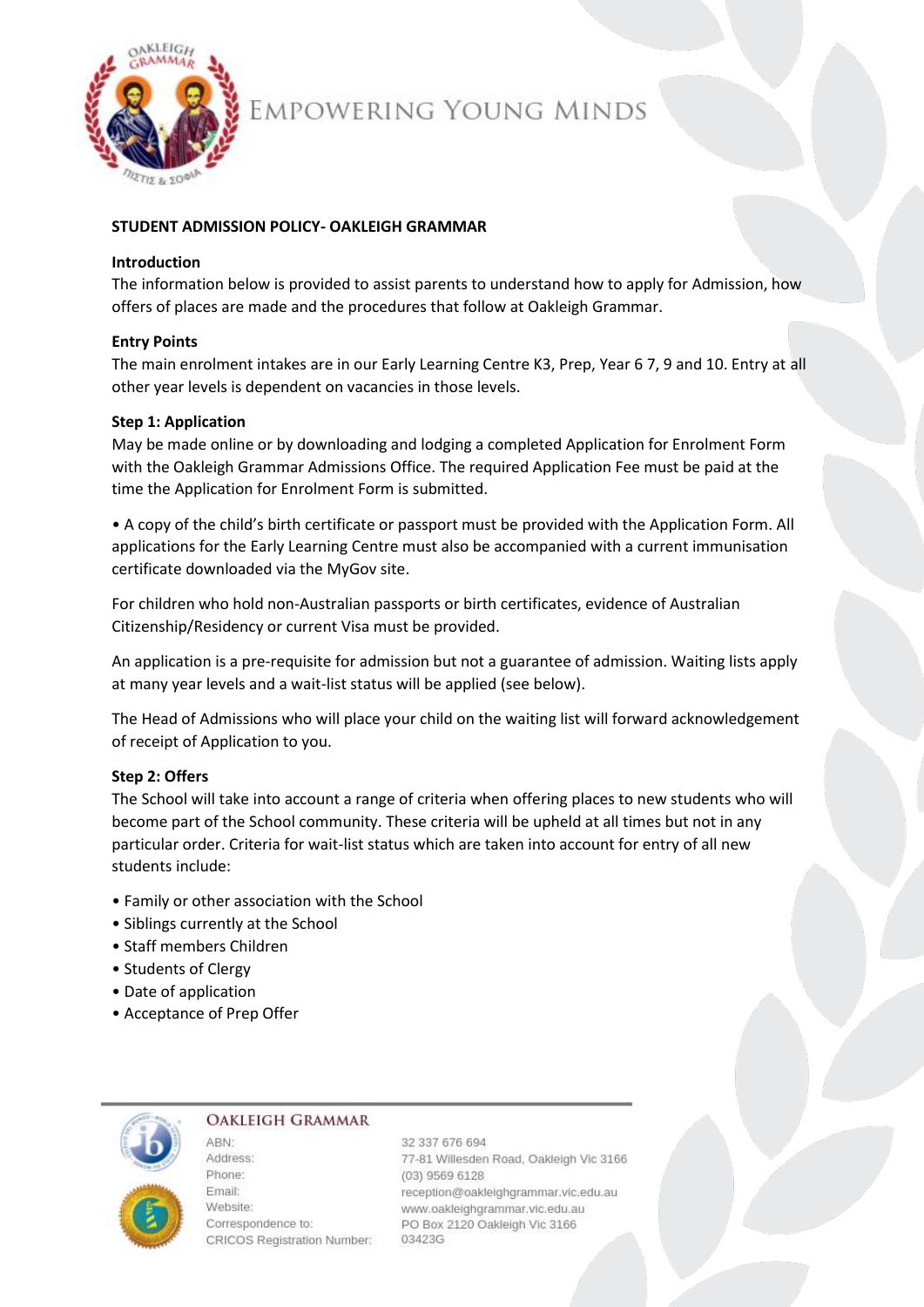In applying these criteria, the needs of the School at any particular time are taken into account, including the fact that Oakleigh Grammar is a co-educational school, with preference given to family enrolments and gender balance when able. When a child is accepted, a ONE-OFF non-refundable FAMILY ADMISSION fee OF \$500 is payable. Other fees such as Prep enrolment may be set by the School Board from time to time and is payable to confirm a place. These fees are non-refundable and will not be refunded, or transferred to a sibling or family account if the student does not commence.

#### **Entrance Scholarships are awarded for entry at Year 7 and Year 9**

Scholarship examinations are held in February/March each year for external students only and applications can be made via the Oakleigh Grammar School website from October the year before.

## **Change of Address**

To ensure our records on your child's enrolment are correct and up to date, changes of addresses or contact information should be notified promptly to the School's Admission Office: admissions@oakleighgrammar.vic.edu.au. Failure to maintain up to date contact information may result in the application being cancelled or a student missing an offer sent by the school.

## **Points of Entry**

**Early Learning Centre**: K3 is the main intake year in our Early Learning Centre. We start to offer places for entry one year prior to commencement. For families wishing to join our Early Learning Centre, a Prep offer will first be made and on acceptance, the student will be added as a priority to the wait list for entry in our K2, K3, or K4 classes to allow them smooth entry to our Prep class in Junior School.

When an offer is made, you will be asked to confirm acceptance of the place by payment of a nonrefundable acceptance fee. If your son or daughter does not receive a place at this time you will be notified after places have been filled and will remain on the waiting list for future placement and rolled over to the next year level.

If your child is on the waiting list, you may receive an offer of a place at any time if a vacancy has arisen. Commencement in Prep may be dependent on a meeting with the Head of Junior School or delegate to determine readiness for school. In some instances, an additional year of pre-prep may be recommended.

**Prep-5 Junior School-** Prep is the main intake in our Junior School and offers are dependent on a vacancy being available. Places may be offered 12-36 months before commencement to those wishing to join us at the Early Learning Centre and moving across to the Junior School. External families will be offered a place based on availability 12-24 months prior to commencement. Meetings are offered to those who are at the top of the waiting list and they must be taken at this juncture or the meeting time will be offered to the next on the list. If an offer of a place is subsequently made, you will be asked to confirm acceptance of the place by payment of the acceptance fee. If your son or daughter does not receive an offer you will remain on the waiting list for all future year levels.



#### **OAKLEIGH GRAMMAR**

ARN<sup>-</sup>

Address: Phone: Email: Website: Correspondence to: CRICOS Registration Number:

32 337 676 694 77-81 Willesden Road, Oakleigh Vic 3166 (03) 9569 6128 reception@oakleighgrammar.vic.edu.au www.oakleighgrammar.vic.edu.au PO Box 2120 Oakleigh Vic 3166 03423G